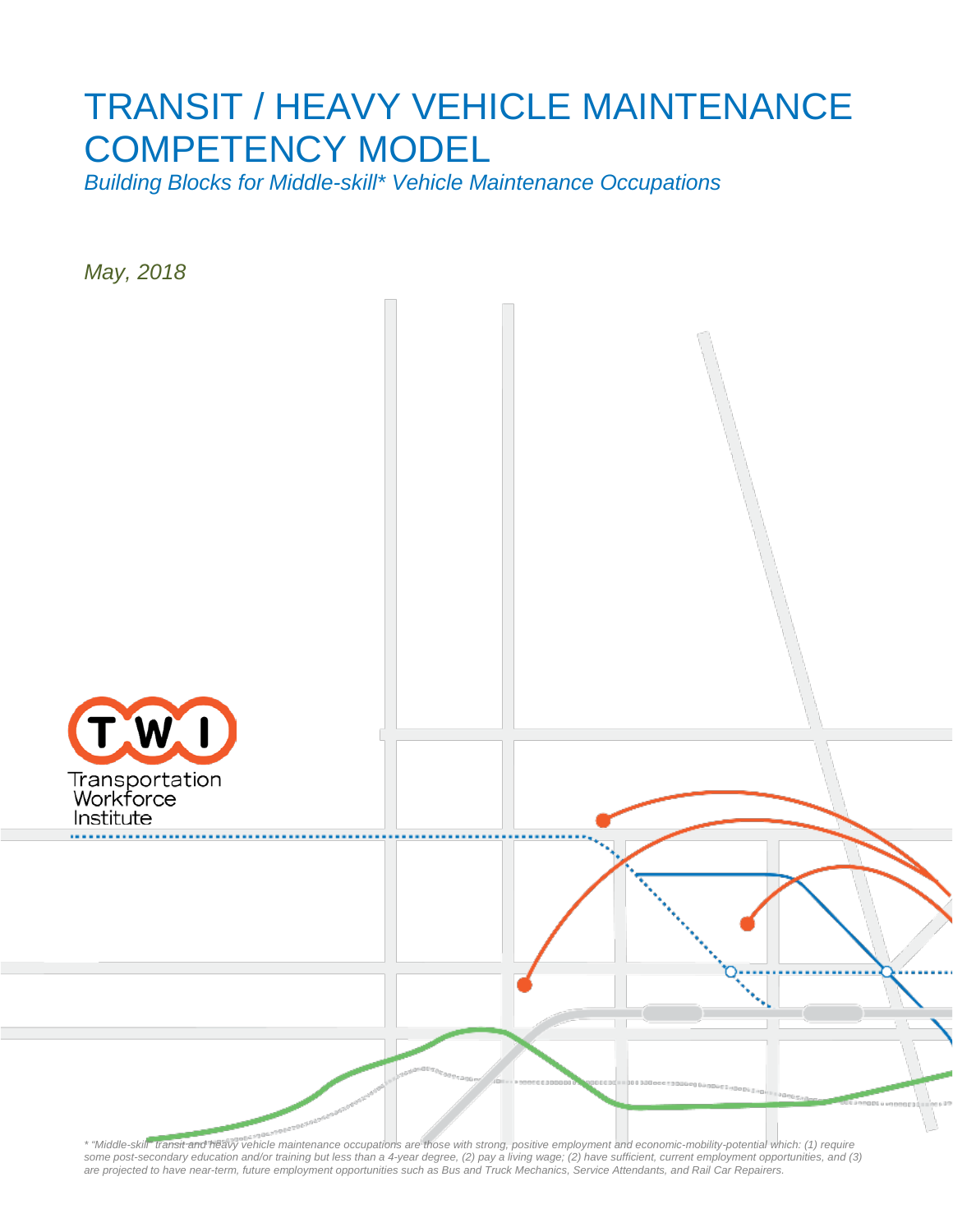# Acknowledgments

This competency model framework was made possible through a Federal Transit Administration (FTA) Innovative Public Transportation Workforce Development grant and with funding and other support from the Los Angeles/Orange County Regional Consortium as part of the Strong Workforce Program for California Community Colleges. For more information on the Strong Workforce Program visit the California Community Colleges "Doing What Matters" for Jobs and the Economy website at: **<http://doingwhatmatters.cccco.edu/StrongWorkforce.aspx>**

We would also like to acknowledge and thank the following individuals and/or organizations that contributed to the development of this framework:

- Los Angeles Trade-Technical College's Diesel and Related Technologies Advisory Committee
- American Public Transportation Association's Education and Career Awareness Subcommittee
- Workforce Initiative Now-Los Angeles' Education Workgroup

Additionally, the model was validated through multiple meetings with industry partners and employers.

# Background and How to Use the Competency Model

## **Background Information**

Multiple and varied data and competency sources were utilized in the preparation of this framework as referenced below. In addition, several meetings were held with industry experts, incumbent transportation workers, and others to validate the competencies such as those acknowledged above.

## **How to Use the Competency Framework and Descriptions**

- *Audiences*. In developing this framework, we imagined several audiences/uses. (1) Individuals/students to ascertain competencies and eligibility requirements needed to be successful in vehicle maintenance occupations in the transportation industry. (2) Educators/trainers for developing new and/or examining existing workforce development programs/curriculum and instructional materials to meet industry and occupation requirements. (3) Employers/HR professionals for (a) communicating about competencies and eligibility requirements for occupations in the transportation industry, (b) writing job descriptions, (c) and recruitment and hiring--particularly for vehicle maintenance occupations. (4) Assessment professionals to develop assessments for evaluating competency attainment.
- *Competency Model Framework.* A competency model is a collection of competencies that together defines successful performance in a particular industry, work setting, and/or occupation. According to the U.S. Department of Labor, Employment and Training Administrator, "*a competency is the capability to apply a set of related knowledge, skills, and abilities to successfully perform functions or tasks".* In this model (see page 3), we have organized the competencies into 3 categories or tiers.
	- Tier 1: Common Employability and Industry-wide Competencies. Competencies individuals need to be successful in any occupation within the transportation industry.
	- Tier 2: Vehicle Maintenance Occupation-Specific Competencies. Competencies individuals in vehicle maintenance occupations need to be successful. It is also likely some of these competencies apply to other occupations in the transportation industry. For example, Test-Taking Skills and Electro-Mechanical Calculations, Measurements, and Schematics Skills would also apply to electronics- and electrical-related occupations such as Electronic Communication Technicians.
	- Tier 3: Specialty Competencies. Competencies, although typically required, may be essential in unique circumstances and/or differentiate individuals in vehicle maintenance occupations.

The competency tiers and the numbers/letters for each competency are for reference purposes only. They are intended to facilitate discussion of the model and to make locating corresponding competency descriptions easier. They are not intended to denote any order or importance of the competencies.



 $1<sup>°</sup>$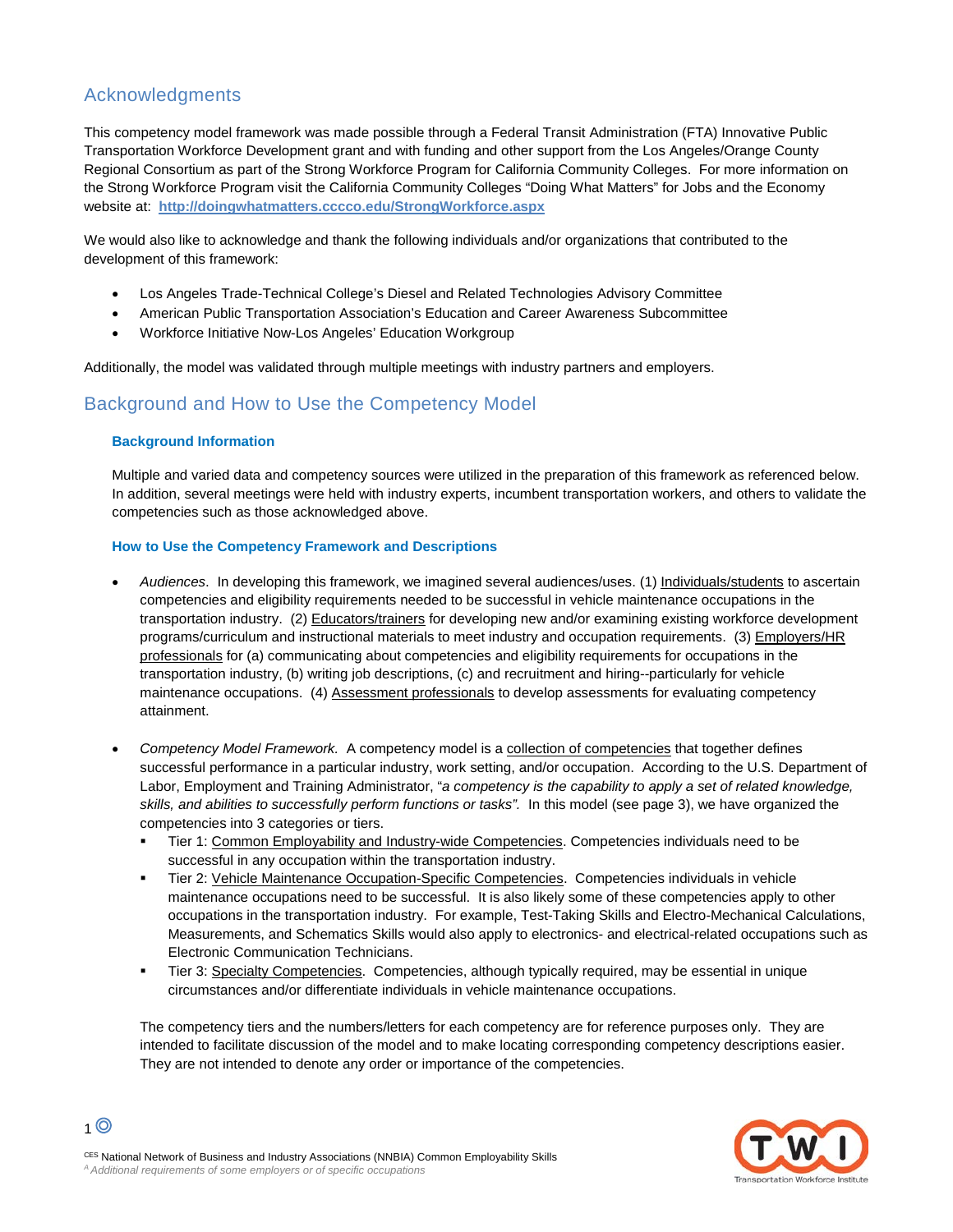- Competency Descriptions. Following the model on page 3, each competency is described in further detail. Each competency is numbered/lettered so that you may easily locate the competency both within the model and corresponding list of competency descriptions.
- Vehicle Maintenance Occupations. For this model, we chose to focus on competencies individuals in vehicle transit and heavy vehicle maintenance occupations must possess. Examples of related occupation titles include: Mechanic, Diesel Mechanic, Diesel Technician, Fleet Mechanic, General Repair Mechanic, Service Technician, Service Attendant, Transit Mechanic, and Truck Mechanic.

## **Eligibility Requirements**

While important but not part of the competency model, included in the Appendix of this document is information on the typical eligibility requirements for working in transit/heavy vehicle maintenance occupations.

## Competency Sources

- American Public Transportation Association (June 2010). Rail Vehicles Maintenance Training Standards.
- American Public Transportation Association. National Transit Curriculum.
- Los Angeles Trade-Technical College (2013). Electrification of Transportation Competency Model: Building Blocks for Entry Level Occupations in the Utility and Transportation Industries to Support the "Electrification" of Transportation.
- National Network of Business and Industry Associations (March 2015). Common Employability Skills. A Foundation for Success in the Workplace: The Skills All Employees Need, No Matter Where They Work. Downloaded from [http://www.nationalnetwork.org/wp-content/uploads/2015/05/Common\\_Employability\\_Skills-03-30-152.pdf](http://www.nationalnetwork.org/wp-content/uploads/2015/05/Common_Employability_Skills-03-30-152.pdf)
- National Institute for Automotive Service Excellence (ASE) (2017). ASE Study Guides for individual tests A9, F1, L2, L3 and for test series E, H, P, T, and S. Downloaded fro[m http://www.ase.com/Test-Prep-Training/Study-](http://www.ase.com/Test-Prep-Training/Study-Guides/Download-the-Guides.aspx)[Guides/Download-the-Guides.aspx](http://www.ase.com/Test-Prep-Training/Study-Guides/Download-the-Guides.aspx)
- National Center for O\*NET Development, U.S. Department of Labor, Employment & Training Administration. O\*Net Online. Available at <https://www.onetonline.org/>
- Transportation Workforce Institute (July 2017). Transit and Ground Transportation in Los Angeles and Orange Counties, CA.

## The Transportation Workforce Institute (TWI)

TWI ensures a well-trained and diverse transportation workforce by collaborating with industry, education, and workforce development partners to create competency- and standards-based curriculum, programs, and services that meet immediate and long-term employer needs while connecting diverse communities and citizens through transportation projects and workforce development efforts. *Visit TWI's website for further information and contact options -* **[twi@lattc.edu](mailto:twi@lattc.edu)***.*

## Other Transportation Reports and Workforce Development Frameworks

This is one of several reports and workforce development frameworks prepared by TWI examining industries and occupations in the transportation industry nationally and in Los Angeles and Orange Counties, California. All reports and frameworks are available on TWI's website at **<http://twi.lattc.edu/reports-publications/>**.



 $2<sup>0</sup>$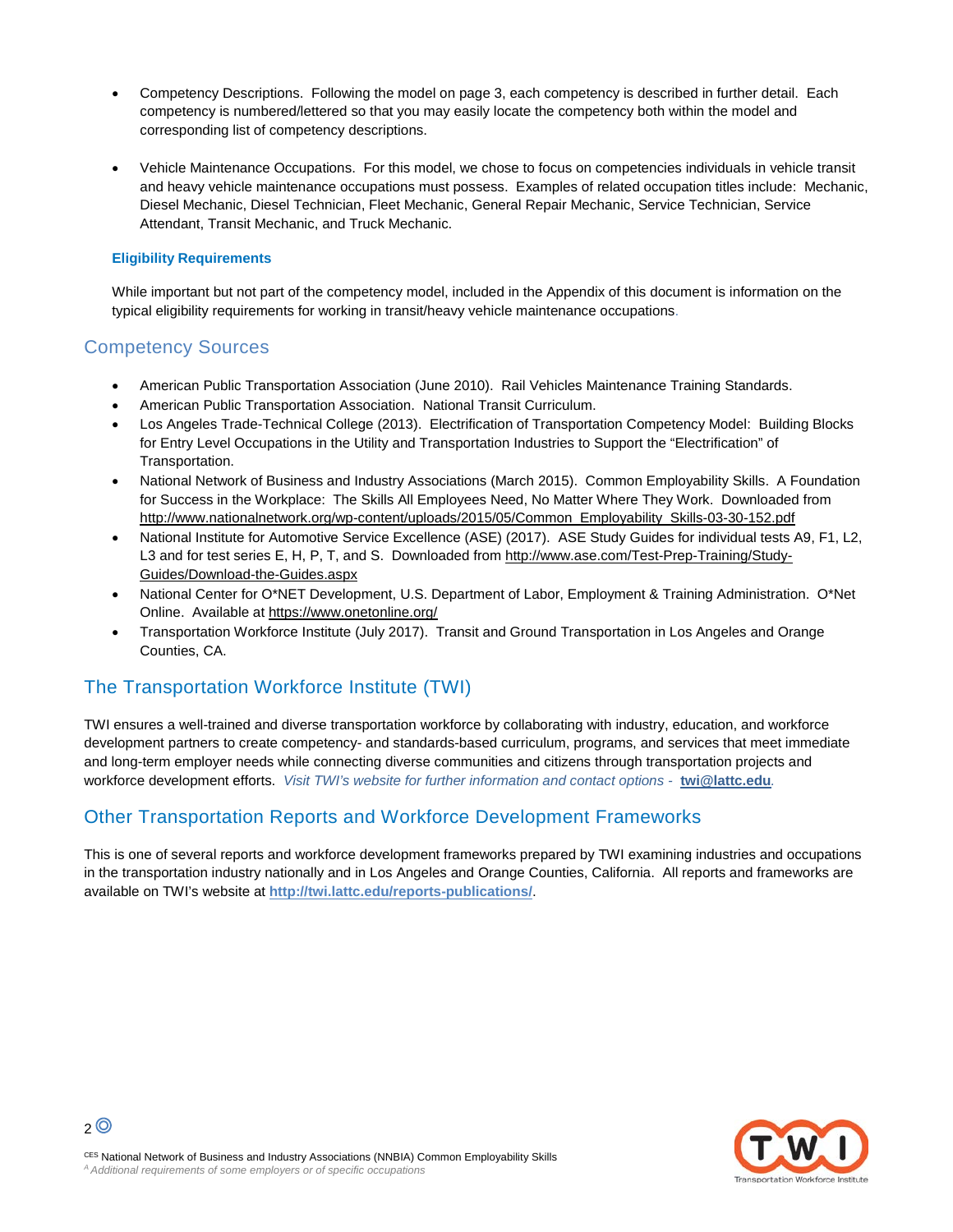# **TRANSIT / HEAVY VEHICLE MAINTENANCE COMPETENCY MODEL AT A GLANCE**

| 3.1 Alternative Fuel/Hybrid Vehicles Preventative Maintenance,<br><b>Diagnosis, Repair</b><br>3.1a Alternative-fueled engines (including CNG)<br>3.1b Light duty hybrid electric vehicles<br>3.1c Heavy duty hybrid electric vehicles |                                                                                                                    |                                                                                                    | <b>Specialty Competencies</b><br>3.2 Environmental Compliance Knowledge and Skills<br>3.2a Environmental regulations and programs<br>3.2b Vehicle and device testing<br>3.2c Vehicle and device installation and servicing |                                                                                                                                                                                                                                                                                                                                                                                         |                                                                                                                                                                           |                                                                                                                                       |                                                                                                 |  |  |  |  |  |
|---------------------------------------------------------------------------------------------------------------------------------------------------------------------------------------------------------------------------------------|--------------------------------------------------------------------------------------------------------------------|----------------------------------------------------------------------------------------------------|----------------------------------------------------------------------------------------------------------------------------------------------------------------------------------------------------------------------------|-----------------------------------------------------------------------------------------------------------------------------------------------------------------------------------------------------------------------------------------------------------------------------------------------------------------------------------------------------------------------------------------|---------------------------------------------------------------------------------------------------------------------------------------------------------------------------|---------------------------------------------------------------------------------------------------------------------------------------|-------------------------------------------------------------------------------------------------|--|--|--|--|--|
| <b>Vehicle Maintenance Occupation-Specific Competencies</b>                                                                                                                                                                           |                                                                                                                    |                                                                                                    |                                                                                                                                                                                                                            |                                                                                                                                                                                                                                                                                                                                                                                         |                                                                                                                                                                           |                                                                                                                                       |                                                                                                 |  |  |  |  |  |
| 2.1 Occupational<br>Safety - Unique to<br><b>Position</b><br>2.1a Occupational<br>Safety                                                                                                                                              | 2.2 Vehicle<br><b>Systems</b><br>Knowledge<br>2.2a Knowledge<br>of vehicle<br>systems.<br>components, and<br>parts |                                                                                                    | 2.3 Electro-<br><b>Mechanical</b><br><b>Calculations,</b><br><b>Measurements,</b><br>and Schematics<br><b>Skills</b><br>2.3a Calculations<br>2.3 <sub>b</sub><br><b>Measurements</b><br>2.3c Schematics                    | 2.4 Light Truck,<br><b>Med/Hvy Vehicle, Bus,</b><br>Rail Inspection,<br><b>Preventative</b><br>Maintenance.<br><b>Diagnosis, Repair</b><br>2.4a Engines<br>2.4b Electrical<br>/Electronic system<br>2.4c Drive system<br>2.4d Suspension and<br>steering system<br>2.4e Brake system<br>2.4f HVAC system<br>2.4g Auxiliary power<br>system<br>2.4h Body system and<br>special equipment | 2.5 Service<br><b>Skills<sup>A</sup></b><br><b>Workflow Skills</b><br>2.5a Preparing<br>vehicle for<br>service<br>2.5b Preparing<br>vehicle for<br>return to<br>operation |                                                                                                                                       | 2.6 Test-taking<br>2.6a Skills to<br>prepare for<br>and pass<br>required tests<br>and exams $A$ |  |  |  |  |  |
|                                                                                                                                                                                                                                       |                                                                                                                    |                                                                                                    |                                                                                                                                                                                                                            | Common Employability <sup>CES</sup> and Industry-wide Competencies                                                                                                                                                                                                                                                                                                                      |                                                                                                                                                                           |                                                                                                                                       |                                                                                                 |  |  |  |  |  |
| 1.1 Personal SkillsCES<br>1.1a Integrity<br>1.1b Initiative<br>1.1c Dependability and<br>reliability<br>1.1d Adaptability<br>1.1e Professionalism                                                                                     |                                                                                                                    | 1.2 People SkillsCES<br>1.2a Teamwork<br>1.2b Communication<br>1.2c Respect<br>1.2d Customer focus |                                                                                                                                                                                                                            | 1.3 Applied KnowledgeCES<br>1.3a Mathematics<br>1.3b Writing<br>1.3c Reading<br>1.3d Science<br>1.3e Technology<br>1.3f Critical thinking                                                                                                                                                                                                                                               |                                                                                                                                                                           | 1.4 Workplace SkillsCES<br>1.4a Planning and organizing<br>1.4b Problem solving<br>1.4c Decision making<br>1.4d Business fundamentals |                                                                                                 |  |  |  |  |  |
| 1.5 Working with Tools and<br><b>TechnologyCES</b><br>1.5a Selects, uses, and<br>maintains tools and<br>technology to facilitate work<br>activity                                                                                     |                                                                                                                    | 1.6 Realistic View of Industry<br>1.6a Understands demands<br>and nature of work                   |                                                                                                                                                                                                                            | 1.7 Checking, Examining, and<br><b>Recording Skills</b><br>1.7a Completing forms<br>1.7b Maintaining records                                                                                                                                                                                                                                                                            |                                                                                                                                                                           | 1.8 General Safety<br>1.8a General safety<br>1.8b Personal and facility<br>safety                                                     |                                                                                                 |  |  |  |  |  |

CES *National Network of Business and Industry Associations (NNBIA) Common Employability Skills*

*A Additional requirements of some employers or of specific occupations*

*\* We define "middle-skill occupations" as transit and trucking vehicle maintenance occupations with strong, positive employment and economic-mobility-potential which are: (1) occupations that pay a living wage; (2) have sufficient, current employment opportunities, and (3) are projected to have near-term, future employment opportunities such as Bus and Truck Mechanics, Rail Car Repairers, etc.*



**Transportation Workforce Institute** | **Los Angeles Trade-Technical College**

400 West Washington Blvd., Los Angeles, CA 90015

**[twi@lattc.edu](mailto:twi@lattc.edu) | twi.lattc.com**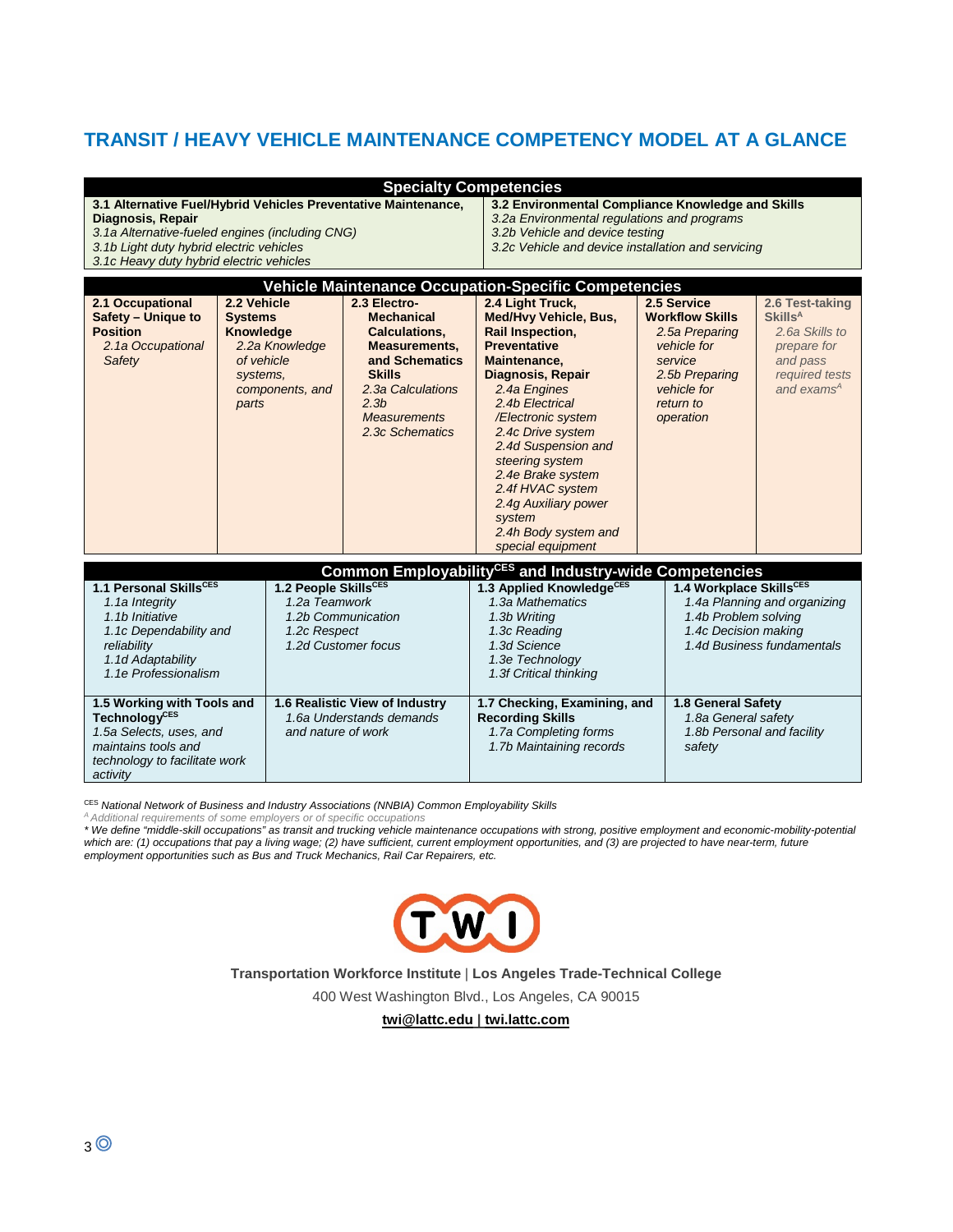# **COMPETENCY DESCRIPTIONS**

## **Common Employability and Industry-wide CompetenciesCES**

## **1.1 Personal SkillsCES**

- *1.1a Integrity –* Treats others with honesty, fairness, and respect; demonstrates respect for company's time and property; accepts responsibility for one's decisions and actions
- *1.1b Initiative –* Demonstrates a willingness to work and seek out new work challenges; takes initiative in seeking out new responsibilities and work challenges; increases the variety and scope of one's job; pursues work with energy, drive, and effort to accomplish tasks; establishes and maintains personally challenging, but realistic, goals; strives to exceed standards and expectations
- *1.1c Dependability and reliability –* Displays responsible behaviors at work; behaves consistently, predictably, and reliably; fulfills obligations, completes assignments, and meets deadlines; follows written and verbal directions; complies with organizations' rules, policies, and procedures; demonstrates regular and punctual attendance
- *1.1d Adaptability –* Displays the capability to adapt to new, different, or changing requirements; is open to learning and considering new ways of doing things; actively seeks out and carefully considers the merits of new approaches; embraces new approaches when appropriate and discards approaches that are no longer working; effectively changes plans, goals, actions, or priorities to deal with changing situations
- *1.1e Professionalism –* Maintains a professional demeanor at work; demonstrates self-control by maintaining composure and keeping emotions in check, even in difficult situations; maintains a professional appearance by dressing appropriately for the job and maintaining personal hygiene; uses professional language when speaking with supervisors/college personnel, co-workers, and others; maintains a positive attitude; takes ownership of one's work

## **1.2 People SkillsCES**

- *1.2a Teamwork –* Demonstrates the ability to work effectively with others; establishes a high degree of trust and credibility with others; interacts professionally and respectfully with supervisors and co-workers; develops constructive working relationships and maintains them over time; uses appropriate strategies and solutions for dealing with conflicts and differences to maintain a smooth workflow
- *1.2b Communication –* Maintains open lines of communication with others; demonstrates sensitivity and empathy; listens to and consider others' viewpoints; recognizes and interprets verbal and nonverbal behavior of others; speaks clearly, in precise language and in a logical, organized, and coherent manner
- *1.2c Respect –* Works effectively with those who have diverse backgrounds; demonstrates sensitivity and respect for the opinions, perspectives, customs, and individual differences of others; is flexible and open-minded when dealing with a wide range of people; values diversity of approaches and ideas
- *1.2d Customer focus –* Actively looks for ways to identify market demands and meet customer or client needs; understands and anticipates customer needs; provides personalized service with prompt and efficient responses to meet the requirements, requests, and concerns of customers or clients; is pleasant, courteous, and professional when

dealing with internal and external customers or clients; evaluates customer or client satisfaction

## **1.3 Applied KnowledgeCES**

- *1.3a Mathematics* Uses mathematics to solve problems; adds, subtracts, multiplies, and divides whole numbers, fractions, decimals, and percents; converts decimals to fractions; converts fractions to percents; calculates averages, ratios, proportions, and rates; takes measurement of time, temperature, distance, length, width, height, and weight; converts one measurement to another; translates practical problems into useful mathematical expressions
- *1.3b Writing* Uses Standard English to clearly communicate thoughts, ideas, and information in written form; prepares written materials that are easy to understand using correct wording; uses correct grammar, spelling, punctuation, and capitalization; writes in a factual tone appropriate to the target audience in multiple formats, creates documents such as business correspondence, reports, and other written information, which may contain technical material, in a logical, organized, and coherent manner
- *1.3c Reading* Reads and comprehends work-related instructions and policies, memos, bulletins, notices, letters, policy manuals, and governmental regulations; reads and comprehends documents ranging from simple and straightforward to more complex and detailed; attains meaning and comprehends core ideas from written materials; integrates what is learned from written materials with prior knowledge; applies what is learned from written material to follow instructions and complete specific tasks
- *1.3d Science –* knows and applies scientific principles and methods to solve problems; understands basic scientific principles; understands the scientific method (i.e., identify problem, collect information, form opinion and draw conclusion); applies basic scientific principles and technology to solve problems and complete tasks
- *1.3e Technology* demonstrates IT skills for workplace efficiency and workflow including:

*Navigation and file management –* understands common computer terminology; uses scroll bars, a mouse, and dialog boxes to work within the computer's operating system; accesses and switches between applications and files of interest; adheres to standard conventions for safeguarding privacy and security

*Internet and email–* navigates the Internet to find information; opens and configures standard browsers; uses searches, hypertext references, and transfer protocols (enter URLs); sends and retrieves electronic mail (email)

*1.3f Critical thinking –* Uses logical thought processes to analyze and draw conclusions; identifies inconsistent or missing information; critically reviews, analyzes, synthesizes, compares and interprets information; draws conclusions from relevant and/or missing information; tests possible hypotheses to ensure the problem is correctly diagnosed and the best solution is found



CES National Network of Business and Industry Associations (NNBIA) Common Employability Skills *A Additional requirements of some employers or of specific occupations*

4<sup>O</sup>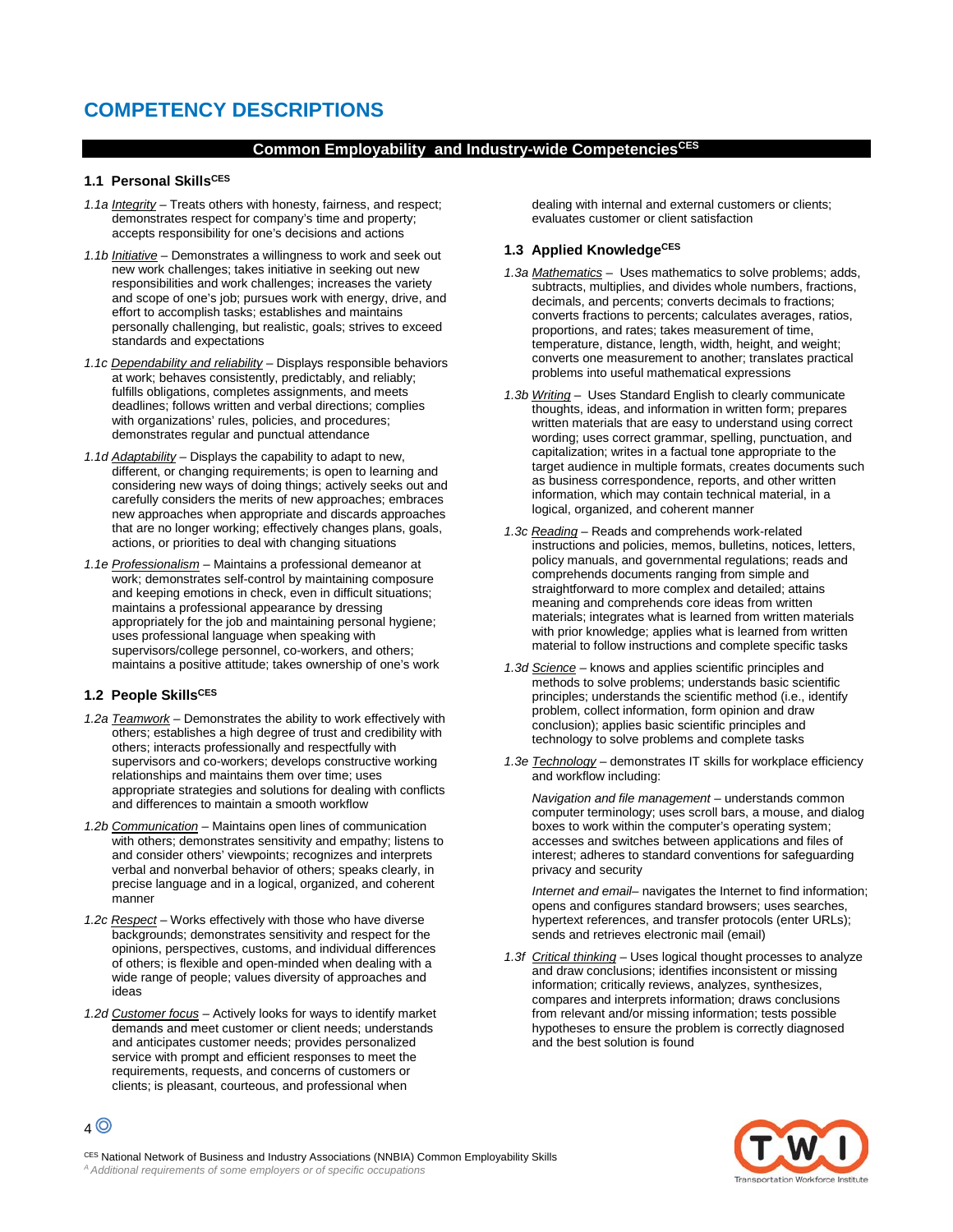## **1.4 Workplace SkillsCES**

- *1.4a Planning and organizing –* Plans and prioritizes work to manage time effectively and accomplish assigned tasks; plans and schedules tasks so that work is completed on time; prioritizes various competing tasks; demonstrates effective allocation of time and resources; takes necessary corrective action when projects go off track
- *1.4b Problem solving –* Demonstrates the ability to apply criticalthinking skills to solve problems by generating, evaluating, and implementing solutions; identifies and defines the problem; communicates the problem to appropriate personnel; generates possible solutions; chooses and implements a solution
- *1.4c Decision making –* Applies critical thinking skills to solve problems encountered in the workplace; identifies and prioritizes key issues involved to facilitate the decisionmaking process; anticipates consequences of decisions; involves people appropriately in decisions that may impact them; quickly responds with a back-up plan if a decision goes amiss
- *1.4d Business fundamentals –* Has fundamental knowledge of the organization and the industry; understands the importance of one's role in the functioning of the company and the potential impact one's performance can have on the success of the organization; recognizes the importance of maintaining privacy and confidentiality of company information, as well as that of customers and co-workers and complies with intellectual property laws

#### 1.5 Working with Tools and Technology<sup>CES</sup>

*1.5a Selects, uses, and maintains tools and technology to facilitate work activity –* identifies, selects, and uses appropriate tools and technological solutions to frequently encountered problems; considers which tools or technological solutions are appropriate for a given job and consistently choses the best tool or technological solution for the problem at hand; operates tools and equipment in accordance with established operating procedures and

#### safety standards; seeks out opportunities to improve knowledge of tools and technologies that may assist in streamlining work and improving productivity

## **1.6 Realistic View of Industry**

*1.6a Understands demands and nature of work in the industry –* knows the history and business of the industry; knows the governance, financing, and policy of public transportation, understands transportation modes, networks, use, and occupations; is aware of environmental justice issues, knows the work and education requirements, salaries, and work conditions for selected occupations in the industry; understands evolving industry technology and trends; knows transportation (particularly public) management principles including common organizational models, performance measurement, and organized labor

## **1.7 Checking, Examining, & Recording Skills**

- *1.7a Completing forms –* Selects and completes appropriate forms quickly and completely; attends to and follows through on important information in paperwork
- *1.7b Maintaining records –* Keeps logs, records, and files that are up-to-date, readily accessible, and stored and disposed of according to policies and procedures

## **1.8 General Safety**

- *1.8a General safety –* Understands the significance of maintaining a healthful and safe environment and reports any violations/discrepancies to appropriate personnelCES; knows relevant equipment, policies, procedures, and strategies for safe operations and protection of people, data, property, and institutions
- 1.8b *Personal and facility safety –* knows and uses personal protective equipment; knows common hazards and mitigation procedures; knows hazardous substances, regulations, and handling and disposal procedures

## *Vehicle Maintenance Occupation-Specific Competencies*

## **2.1 Occupational Safety – Unique to Occupation**

*2.1a Occupational safety –* Knows relevant equipment, policies, procedures, and strategies for safe shop operations and personal safety

## **2.2 Vehicle Systems Knowledge**

*2.2a Knowledge of vehicle systems, components, and parts – i*ncluding *e*ngines and engine mechanical parts; fuel systems; ignition systems; exhaust systems; emissions control systems; transmission (manual and automatic transmission), drive train, brakes, suspension, steering, and wheels; heating, ventilation, and air conditioning (HVAC) systems (truck, cab, transport refrigeration), electrical/electronic systems; battery, charging, and starting systems; other miscellaneous systems

## **2.3 Electro-Mechanical Calculations, Measurements, and Schematics Skills**

*2.3a Calculations* – Completes electrical and mechanical calculations such as amps, watts, volts, horsepower, power factor, resistance, efficiency, velocity, torque, arc length, belt or chain pull; calculates Ohm's law; calculates voltage, current, and power for various combinations of delta-wye

connections; solves equations with one unknown variable all applied to electrical and mechanical problems

- *2.3b Measurements* Takes measurements of velocity and speed; uses and reports measurements correctly; converts from one measurement to another (e.g., from English to metric)
- *2.3c Schematics* reads schematics with an understanding of symbols, scales, keys, and legend--all applied to electrical and mechanical problems

## **2.4 Light Truck, Medium/Heavy Vehicle, Bus (Transit and School), and Rail Engine Inspection, Maintenance, Diagnosis, and Repair**

*2.4a Engines* – Knows different types of engines, subcomponents, and parts; disassembles and reassembles different types of engines (gasoline engines, diesel engines, light vehicle diesel engines); performs inspection, maintenance, diagnosis, and repair, and rebuilds/overhauls different types of engines including: general engine performance**,** cylinder head and valve train**,** in-chassis engine, engine block**,** lubrication and cooling systems, ignition system, starting and charging system, fuel system, air induction and exhaust systems (including exhaust aftertreatment technologies to comply with state emission standards), emissions control systems, computerized engine



5

CES National Network of Business and Industry Associations (NNBIA) Common Employability Skills *A Additional requirements of some employers or of specific occupations*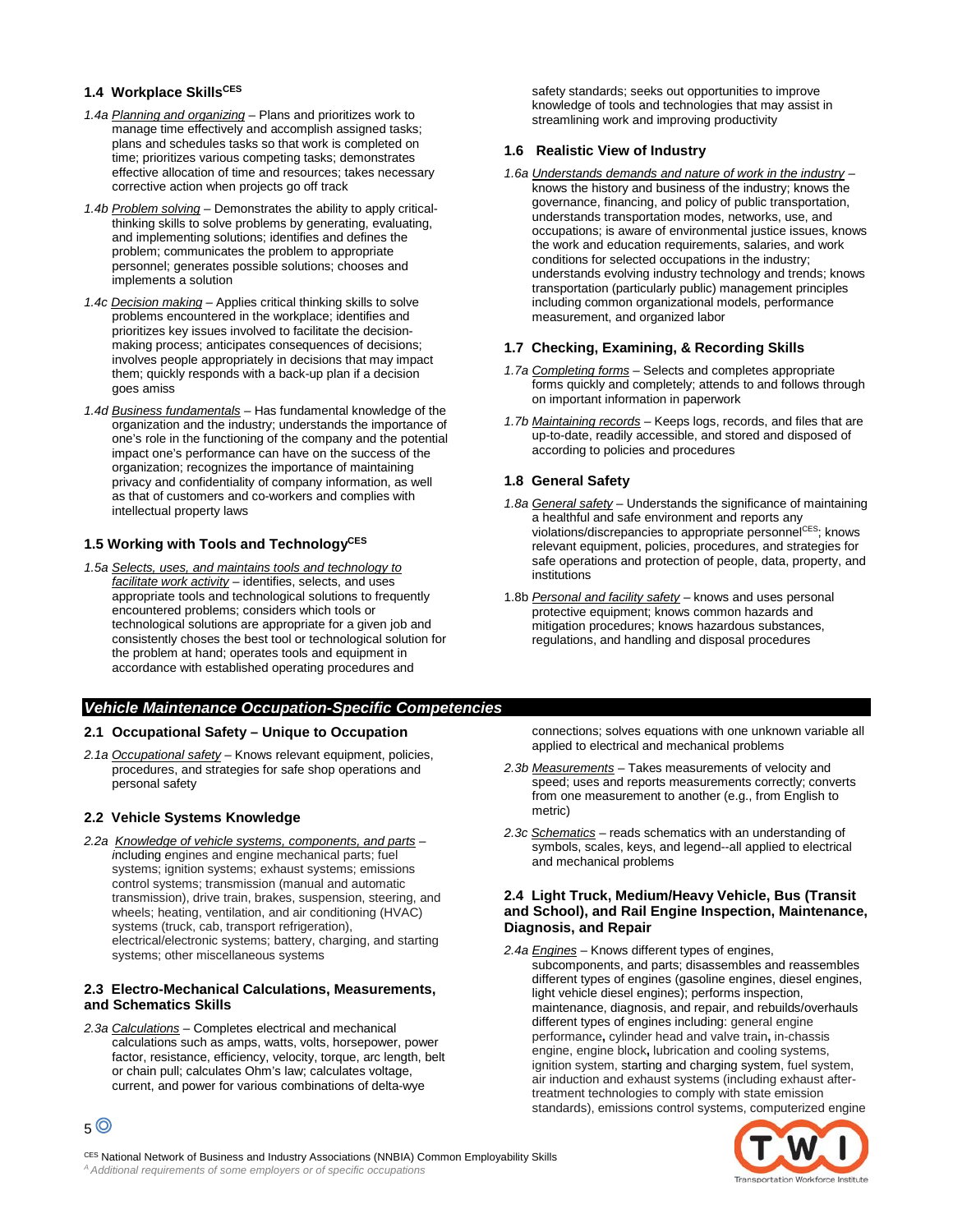controls, engine brakes, and mechanical and electronic components

- *2.4b Electrical and electronic system* Knows electrical and electronic system subcomponents and parts; performs inspection, preventative maintenance, diagnosis, and repair of electrical and electronic systems including general electrical/electronic system; battery; starting system; charging system; lighting systems (headlights, daytime running lights, fog lights, parking, clearance, tail lights, dome, stepwell, strobe, and dash lights); gauges and instrument warning devices; auxiliary electric power units; and related vehicle electrical/electronic systems and associated electrical circuits and components
- *2.4c Drive system* Knows drive system subcomponents and parts; performs inspection, preventative maintenance, diagnosis, and repair of transmission (automatic, manual); clutch; drive shaft and universal joint; and drive axle
- *2.4d Suspension and steering system* Knows suspension and steering system subcomponents and parts; performs inspection, preventative maintenance, diagnosis, and repair of steering system; suspension (independent front suspensions, Straight/I-Beam axle, rear suspension), frame; 5<sup>th</sup> wheel systems; and wheel alignment, wheels, tires, and hubs
- *2.4e Brake system* Knows brake system subcomponents and parts; performs inspection, preventative maintenance, diagnosis, and repair of air brakes; air supply; hydraulic brakes (hydraulic system, mechanical system, power assist units, etc.); wheel bearings; air and hydraulic Antilock Brake Systems (ABS), Automatic Traction Control (ATC), and Electronic Stability Control systems; air supply and service systems; mechanical/foundation brakes and wheel hub; parking brakes
- *2.4f HVAC system* Knows HVAC system subcomponents and parts; performs inspection, preventative maintenance, diagnosis, and repair of compressor and clutch; evaporator, condenser, and related components; heating and engine cooling systems; heating, ventilation, and air conditioning

### *Specialty Competencies*

#### **3.1 Alternative Fuel and Hybrid Engines Preventative Maintenance, Diagnosis, Repair**

- *3.1a Alternative-fueled engines (including CNG)* Knows common alternative fuel engines, subcomponents, and parts; disassembles and reassembles different types of alternative fuel engines
- *3.1b Light duty hybrid electric vehicles* Knows light duty hybrid electric vehicle systems subcomponents and parts; performs inspection, preventative maintenance, diagnosis, and repair of battery system, internal combustion engine, drive systems, power electronics, and hybrid supporting systems
- *3.1c Heavy duty hybrid electric vehicles* Knows heavy duty hybrid electric vehicle systems subcomponents and parts; performs inspection, preventative maintenance, diagnosis, and repair of battery system, internal combustion engine,

operating systems and related controls; evaporator, condenser, and transport refrigeration systems, HVAC electrical/electronic systems; and electronic temperature control system

- *2.4g Auxiliary power system* Knows auxiliary power system subcomponents and parts; performs inspection, preventative maintenance, diagnosis, and repair of hydraulic systems; pumps; filtration/reservoirs (tanks); hoses, fittings, and connections; control valves; actuators; general system operation; mechanical systems; pneumatic systems
- *2.4h Body system and special equipment* Knows vehicle body system subcomponents and parts; performs inspection, preventative maintenance, diagnosis, and repair of safety and emergency equipment systems, body and interior maintenance, and installed special equipment

#### **2.5 Service Workflow Skills**

- *2.5a Preparing vehicle for service* Reads and interprets diagnostic test results and performs basic diagnosis of malfunctions, determines probable causes and necessary remedial action; plans work procedures, knows how to use technical charts and manuals; performs acceptance testing and pre-service preparations to newly acquired vehicles
- *2.5b Preparing vehicle for return to operation* road-tests vehicles, drives vehicle through wash stations and around facilities; parks vehicle; explains problems and repairs to supervisors, fleet managers, and or person(s) requesting service

#### *2.6 Test-Taking SkillsA*

*2.6a Able to pass required tests and exams* – *understands testtaking strategies and has knowledge of topics and applications necessary to pass tests/exams for entry level and incumbent positions and industry-recognized certifications and/or compliance requirements*

drive systems, power electronics, onboard generator, and hybrid supporting systems

#### **3.2 Environmental Compliance Knowledge and Skills**

- *3.2a Environmental regulations and programs –* Knows federal and state environmental regulations and programs; complies with regulations to minimize diesel particulates and NOx emissions
- *3.2b Vehicle and device testing –* Knows and correctly administers required or recommended vehicle and device test(s) (such as, for example, the SAEJ1667 opacity test in California)
- *3.2c Vehicle and device installation and serving –* Knows and correctly services engines and exhaust after treatment devices so they meet compliance standards